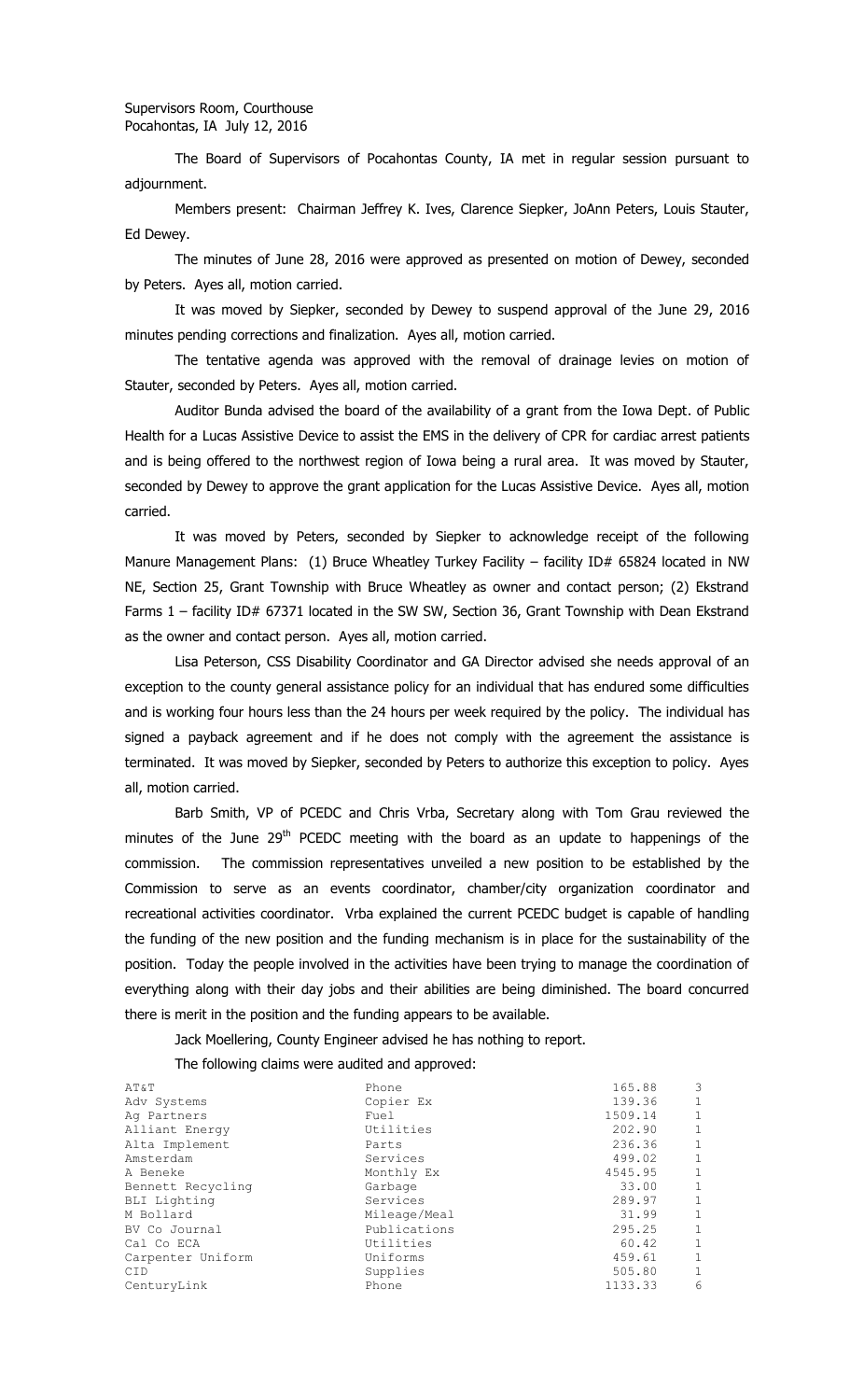| CenturyLink                     | Repairs                | 600.00            | $\mathbf 1$                    |
|---------------------------------|------------------------|-------------------|--------------------------------|
| Cintas                          | Supplies               | 88.08             | 1                              |
| Const&Aggregate<br>CAS          | Equipment<br>Services  | 616.30<br>4125.00 | $\mathbf{1}$<br>$\mathbf{1}$   |
| Co Binders                      | Services               | 2720.00           | $\mathbf{1}$                   |
| CSBank                          | Services               | 62.99             | $\mathbf{1}$                   |
| B Dahl                          | Mileage                | 102.55            | $\mathbf{1}$                   |
| Deyta                           | HHCahps Fee            | 95.00             | $\mathbf{1}$                   |
| Dollar Gen                      | Supplies               | 39.15             | $\mathbf{1}$                   |
| Doolittle Oil                   | Supplies               | 770.00            | $\mathbf{1}$                   |
| Duro-Last Roofing               | Services               | 160.50            | $\mathbf 1$                    |
| Electronic Special              | Repairs/Main           | 135.00            | $\mathbf{1}$                   |
| Farm & Home                     | Supplies               | 197.01            | $\mathbf{2}$<br>$\mathbf{2}$   |
| D Ferquson                      | Mileage                | 194.39<br>79.55   | $\mathbf{1}$                   |
| M Ferguson<br>Force America     | Mileage<br>Parts       | 80.98             | $\mathbf{1}$                   |
| Genesis                         | Janitorial             | 750.00            | $\mathbf{1}$                   |
| Gilmore City                    | Utilities              | 53.00             | $\mathbf 1$                    |
| Great Am Fin                    | Copier Lease           | 70.73             | $\mathbf{1}$                   |
| K Hoffman                       | CVA Mileage            | 17.00             | $\mathbf{1}$                   |
| Honey Creek Resort              | Lodging                | 413.22            | $\mathbf{1}$                   |
| Hopkins Med Prod                | Med Supplies           | 74.95             | $\mathbf{1}$                   |
| Client                          | Services               | 100.00            | $\mathbf 1$                    |
| Hudson Law                      | Legal Ser              | 536.00            | $\mathbf{1}$                   |
| ICRA                            | Dues                   | 2223.53           | $\mathbf{1}$<br>$\mathbf 1$    |
| Ia Transit<br>ILEA              | Repairs<br>Training    | 663.87<br>60.00   | $\mathbf{1}$                   |
| IMWCA                           | Worker Comp            | 16969.00          | $\mathbf{1}$                   |
| ISAC                            | Training               | 5700.00           | $\mathbf{1}$                   |
| R Lampe                         | Postage                | 6.00              | $\mathbf 1$                    |
| Client                          | Services               | 30.00             | $\mathbf 1$                    |
| Laurens Sun                     | Publications           | 518.34            | $\mathbf{1}$                   |
| Mediacom                        | Internet               | 6.42              | $\mathbf 1$                    |
| K Metzger                       | Mileage                | 315.25            | $\mathbf{1}$                   |
| MidAmeri Energy                 | Utilities              | 40.67             | $\mathbf{1}$                   |
| MIDAS                           | Transit                | 2313.67           | $\mathbf 1$                    |
| Midwest Wheel<br>MPH Industries | Supplies<br>Services   | 97.95<br>1899.00  | $\mathbf{1}$<br>$\mathbf 1$    |
| M Myers                         | Outside Assist         | 77.50             | 2                              |
| Napa                            | Supplies               | 38.91             | $\mathbf{2}$                   |
| R Nystrom                       | CVA Mileage            | 10.00             | $\mathbf 1$                    |
| Office Elements                 | Supplies               | 214.62            | 4                              |
| Office Systems                  | Copier Main            | 392.79            | 2                              |
| Overhead Door                   | Repairs                | 245.37            | 1                              |
| Owen/King                       | SIR                    | 191.70            | $\mathbf{1}$                   |
| P&R Entry Doors                 | Doors                  | 17100.00          | 1                              |
| Palmer Mutual Tel               | Phone                  | 314.92            | $\mathbf{1}$                   |
| City-Palmer                     | Utilities              | 88.00<br>73.00    | $\mathbf{1}$<br>$\mathbf{1}$   |
| L Peterson<br>Pitney Bowes      | Mileage<br>Post Meters | 152.04            | $\mathbf{1}$                   |
| City-Plover                     | Utilities              | 100.00            | $\mathbf{1}$                   |
| Po Co Aud                       | T-1 Phone              | 48.39             | $\mathbf{1}$                   |
| Po Co Home Care                 | Services               | 6978.50           | $\mathbf{1}$                   |
| Po Co Sec Rd                    | Fuel                   | 247.80            | $\mathbf{1}$                   |
| Po Co Solid Waste               | Rural Waste            | 8882.99           | $\mathbf{1}$                   |
| Poca Equip                      | Sup/Repairs            | 1434.12           | $\mathbf{2}$                   |
| Poca Fiber                      | Internet               | 129.95            | $\mathbf{1}$                   |
| Poca Ford                       | Main Ser               | 1073.28           | $\mathbf{1}$                   |
| Poca Off Supply                 | Supplies<br>Utilities  | 8.29<br>3269.84   | $\mathbf{1}$<br>$\overline{4}$ |
| City-Pocahontas<br>Pro Co-Op    | Fuel/Servcs            | 21649.99          | 4                              |
| RAM Systems                     | Maintenance            | 545.00            | $\mathbf{1}$                   |
| Record Dem                      | Publications           | 756.58            | $\mathsf 3$                    |
| Reserve Acct                    | Postage                | 18.38             | $\mathbf{1}$                   |
| S Richardson                    | Mileage                | 57.92             | $\mathbf{1}$                   |
| City-Rolfe                      | Utilities              | 28.49             | $\mathbf{1}$                   |
| Genesis                         | Services               | 59.81             | $\mathbf{2}$                   |
| Solutions                       | Comp Main              | 316.37            | $\mathbf{1}$                   |
| D Stall                         | Mileage                | 409.00            | $\mathbf{1}$                   |
| Stoney Creek Inn<br>Client      | Lodging<br>Services    | 804.56<br>30.00   | $\mathbf{2}$<br>$\mathbf{1}$   |
| T & C Vet Clinic                | Services               | 165.00            | $\mathbf{1}$                   |
| US Cellular                     | Phone                  | 236.12            | $\mathsf 3$                    |
| Verizon                         | Phone                  | 80.02             | $\mathbf{2}$                   |
| A Warner                        | Services               | 95.69             | $\mathbf{1}$                   |
| Webster Co Auditor              | Fees                   | 381.52            | $\mathbf 1$                    |
| L Wells                         | Outside Assist         | 126.00            | $\mathbf{1}$                   |
| Western IA Tourism              | Services               | 500.00            | $\mathbf{1}$                   |
| Wex Bank                        | Fuel                   | 53.55             | $\mathbf 1$                    |
| Windstream                      | Phone                  | 360.36            | $\mathbf{1}$<br>$\mathbf{2}$   |
| Woods<br>Ziegler                | Supplies<br>Supplies   | 117.13<br>1406.56 | $\mathbf 1$                    |
| Grand Total                     |                        | 122303.14         |                                |